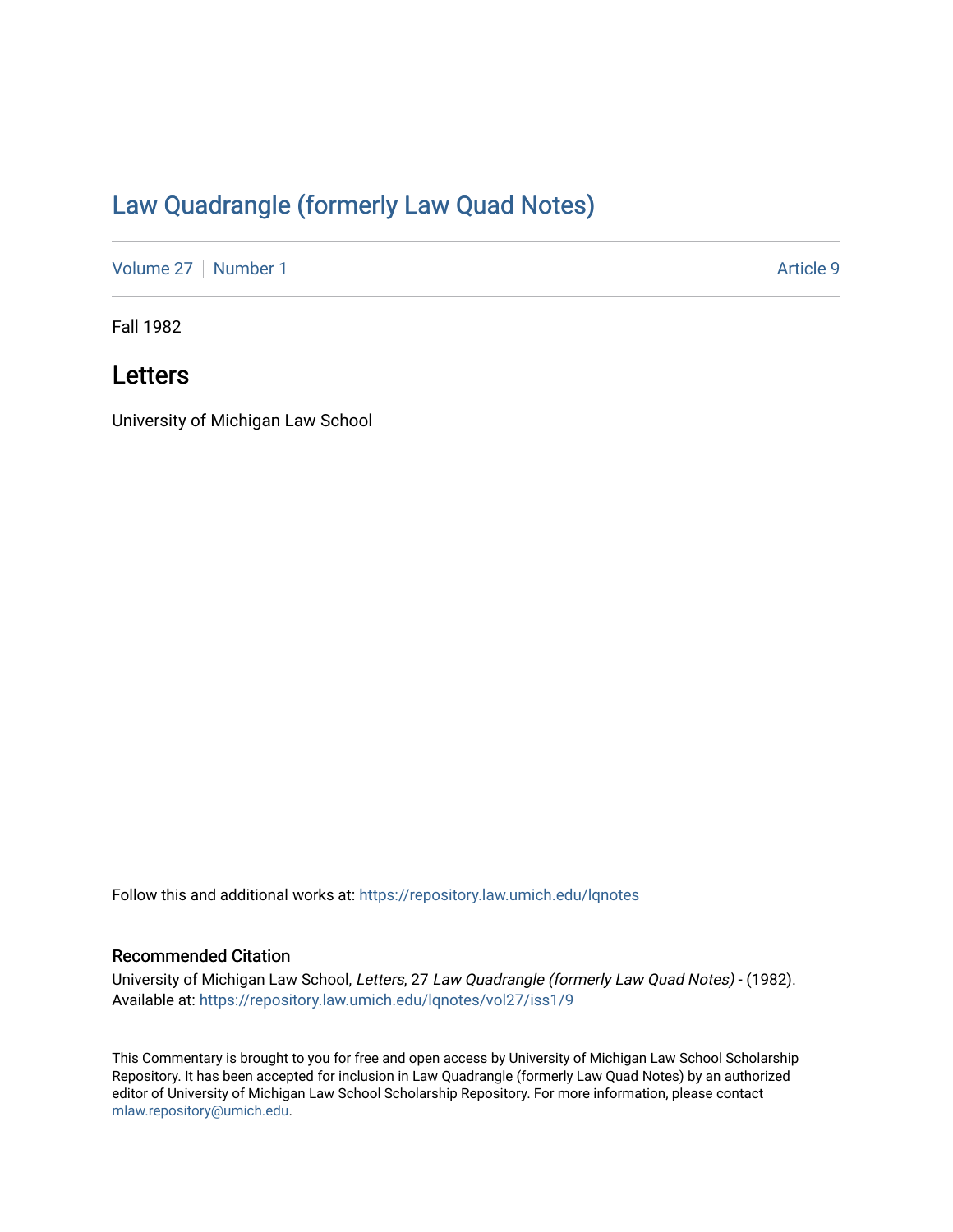### **Abortion controversy**

#### To the Editor:

The statement of Professor Donald Regan on the advisability of amending the Constitution to restrict or prohibit abortion contained in the spring issue of Law *Quadrangle Notes* requires a response. That the subject has invoked, and will continue to invoke, serious consideration on legal, moral, and philosophical levels is evident. I submit that the legal aspect demands deeper consideration than the Senate Committee received in this instance.

Professor Regan's statement avoids the fundamental issuethe reason for considering the amendment at all.

Regan says, "The first issue that arises, on my approach as on a standard approach, is whether the fetus is to be regarded as a person. In my view, a general consideration of our laws does not compel an answer to this question either way. I shall therefore concede for purposes of the following argument that it is permissible to regard the fetus as a person." (Page 30)

The law cannot ignore the existence of the viable fetus nor can it be neutral toward it. The fetus must be afforded full, partial, or no protection whatsoever under the law. The controversy exists precisely because this is so. At issue is the future of our law as it will be applied to the fetus, to the woman and the man involved, and to society in gen eral. Whichever position is finally adopted, it would seem essential that the nature of the fetus be determined and that such determination govern the law to be applied. If the nature of the fetus is determined to be such that the law regard it as a person, by Constitutional Amendment or

otherwise, then the fetus is entitled to the protection afforded a person under our law, including the Fourteenth Amendment right to life. For the purpose of his argument, Professor Regan regards the fetus as a person. His conclusions following from what he regards as "basic tenets of our legal culture" are, however, legally unsupportable.

Regan, maintaining that "the issue is whether the woman should be free to reject the fetus's claim," would dispose of Fourteenth Amendment rights with the simple and puzzling assertion that we have other values besides the preservation of life and the other values sometimes prevail over the value of life (Page 31). So much for the life of the person. One shall not be deprived of life without due process-unless, per Professor Regan, other values prevail. Hopefully for all of us, the courts will not discover and apply the Regan doctrine generally.

We are offered the proposition that the act of abortion by physical or chemical means constitutes no invasion of the fetus's life from outside but, rather, a rejection of the fetus's claim on the woman, a mere "refusal to aid." Surely, it can hardly be seriously contended that the fetus has not been invaded from outside when physical or chemical means are inserted into the woman to destroy the fetus. Except in the case of certain medical emergencies, the outside force acts by or through the consent of the woman. If one wishes to engage in the sophistry of referring to the destruction of the fetus as a rejection of its claim on the woman, one may do so, but one does not thereby resolve the legal and Constitutional issues.

Regan argues that to legally protect and preserve the existence of the fetus is to invoke class discrimination against, to impose an improper burden upon, and to unduly require the giving of aid by the woman whose condition she neither invited nor desired. The Committee was offered purported analogies-the continuation of the relationship between prospective mother and child is compared to compelled organ donation, to death risking rescue efforts and to a duty to call a doctor for an injured person. To attempt to establish the direction the law should take upon the subject of abortion by the use of these grossly dissimilar illustrations is a misleading approach. It might well be asked, given Professor Regan's approach that the basic tenets of our legal culture should not prohibit or restrict abortion of the person regarded fetus, why such basic tenets should prohibit damage to or destruction of an infant. The infant's very presence may have been unwanted. It may place a serious and unique kind of burden on the mother, a member of a class of individuals who have suffered discrimination, who desires to reject the infant's claim and who has made no contract to give it aid. The infant is afforded the law's full protection because it has been determined to possess the nature and properties of a human person and is, accordingly, legally so regarded. As a person, it is protected by the right to life, to due process of law, even against the burdened mother.

If the fetus does not possess the nature and properties of a human person, our Constitution and law need not afford it rights which we so proudly and magnificently assert and diligently maintain for the human person. If, however, the fetus does possess such nature and properties, it would be a tragic error for our